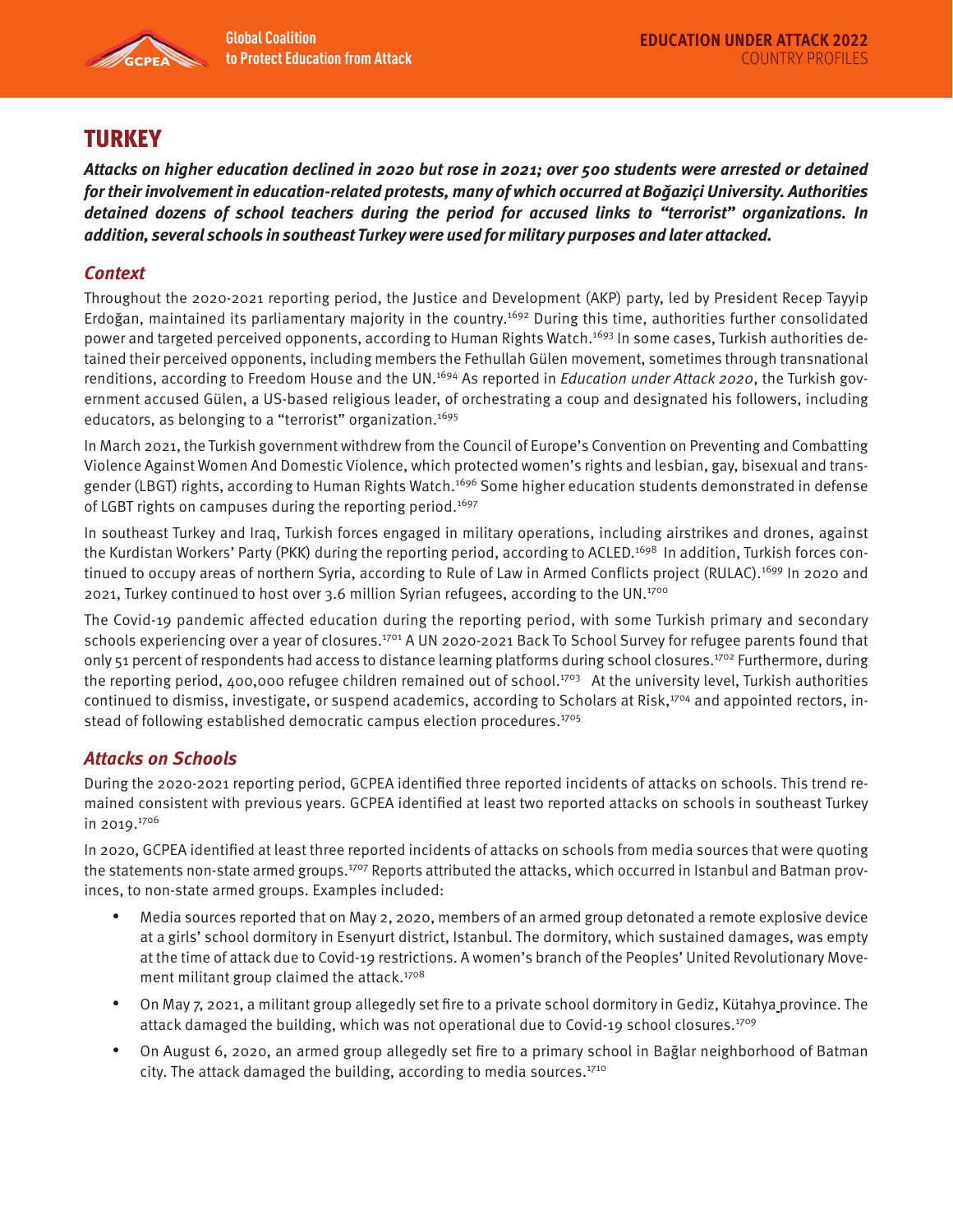# **Attacks on school students, teachers, and other education personnel**

During the 2020-2021 reporting period, GCPEA identified three reported incidents of attacks on school students, teachers, and other education personnel that affected 30 educators and students.<sup>1711</sup> By comparison, GCPEA did not identify any such attacks in 2019, and three in 2018.<sup>1712</sup> Attacks on school teachers typically involved the arrest or detention of teachers working at schools associated with the Gülen movement, or who were members of opposition groups.

In 2020, GCPEA identified one reported incident of an attack that affected 26 school teachers. On November 26, 2020, Turkish authorities allegedly detained 26 teachers, and searched their homes and classrooms, in Diyarbakır province.1713 The teachers, who were members of the Education and Science Workers' Union (Eğitim-Sen), were allegedly held on "terrorist" charges.<sup>1714</sup>

In 2021, GCPEA identified two further reports of attacks on school teachers and students:

- Human Rights Watch and media sources reported that on May 31, 2021, Turkish and Kyrgyz authorities abducted an educator of Turkish-Kyrgyz nationality who directed a network of Gülen schools in Kyrgyzstan, and subsequently extrajudicially transferred him to Turkey; on July 5, 2021, Erdoğan released video footage of the teacher in detention in Turkey and announced that Turkish intelligence services had brought him to Turkey.1715
- Local media reported that on November 6, 2021, police allegedly arrested three school students who were protesting against the Council of Higher Education in Uskudar, Istanbul.<sup>1716</sup> Similar protests involving higher education students are described below.

### **Military use of schools and universities**

GCPEA identified at least seven cases of military use of schools during the 2020-2021 reporting period. This marked an increase as compared to previous years when GCPEA did not identify any such reports.

In 2020, GPCEA identified five reported cases of military use of schools from media sources quoting the statements of non-state armed groups.1717 In the majority of cases, armed groups attacked Turkish police or security forces positioned at schools in Diyarbakır province in the southeast. Examples included:

- On January 15, 2020, a unit of special operations police officers were allegedly stationed inside a primary school in Baglar, Diyarbakır province. According to a statement to local media, members of an armed group attacked the police with improvised explosive devices (IEDs).<sup>1718</sup>
- On February 16, 2020, Turkish police forces were reportedly positioned in a primary school in Sur town, Diyarbakır province, when an armed group attacked them with three IEDs, according to a media source.<sup>1719</sup>
- Local media reported that on March 18, 2021, police were occupying the garden of a school in Bağlar town, Diyarbakır province, when an armed group attacked them with handmade explosives and small weapons. The attack allegedly killed or injured three police officers.<sup>1720</sup>

In 2021, GCPEA identified at least two reported incidents of military use of schools in southeast Turkey:

- On February 14, 2021, special operations police stationed in a school in Yibo, Silvan, Diyarbakır province, were reportedly attacked by an armed group with sound bombs, according to a media source.<sup>1721</sup> Police allegedly retaliated with gunfire.
- A media source reported that on March 6, 2021, an armed group attacked a police unit that had stationed in a school in the Pazayeri area of Batman city.<sup>1722</sup>

#### **Sexual violence at, or on the way to or from, school or university**

During the 2020-2021 reporting period, GCPEA identified one report of sexual violence at, or on the way to or from, school or university. In 2018 and 2019, GCPEA did not collect any reports documenting such attacks.

Human Rights Watch and media sources reported that on January 5, 2021, police raided the home of two transgender female students who had joined student protests at Boğaziçi University a day earlier. Following violent arrest by the police, one student reported that police officers threatened her with rape during her detention and also stayed in a hospital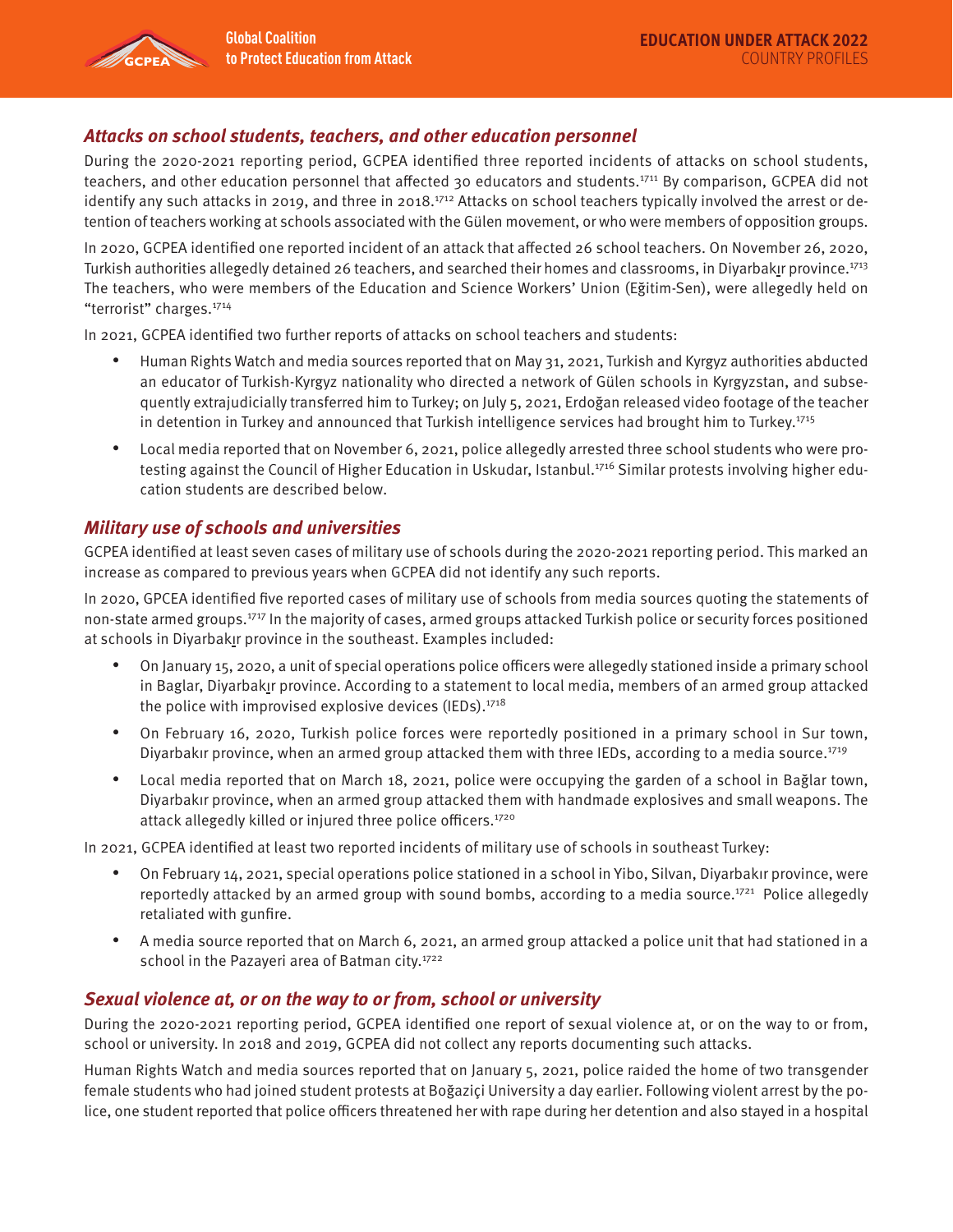

room during a mandatory medical exam.<sup>1723</sup> As described in the following section, LBGT students prominently participated in higher education protests in January and February 2021.

# **Attacks on higher education**

In 2020 and 2021, GCPEA identified over 30 reports of attacks on higher education that led to the injury or arrest of approximately 600 university students and personnel. By comparison, GCPEA identified reports indicating that around 150 university personnel and students were detained in 2018, and over 50 university students or personnel had been detained in 2019. $1724$ 

In 2020, GCPEA identified seven incidents of attacks on higher education students and one incident of an attack on a university building.<sup>1725</sup> The majority of these incidents involved the excessive use of force by police against student protesters, and led to the arrest or detention of nearly 80 students:

- Scholars at Risk and media sources reported that on January 2, 2020, university students peacefully protested against a new university policy reducing the number of subsidized student meals in front of an administrative building at Istanbul University, Fatih district, Istanbul. While some reports note that students followed police orders, police allegedly used batons and physical violence to disperse the protest.<sup>1726</sup>
- Local media sources reported that on March 4, 2020, students demonstrated against difficult living conditions for students, and to demand student loan forgiveness. Police allegedly dispersed the demonstration and arrested around 30 protesters.<sup>1727</sup>
- On December 23, 2020, university students held a protest in Çankaya, Ankara, demanding that authorities prioritize education funding in the 2021 annual budget, as well as decrying student loans during the pandemic. Police allegedly dispersed protesters and detained around five students.<sup>1728</sup>

In addition, GCPEA identified at least one reported incident of an attack on a university building. On July 11, 2020, a media source reported that a militant group carried out an arson attack on a car in the parking lot of a university in Izmir.1729

In 2021, GCPEA identified at least 25 reported attacks on higher education affecting at least 440 students and personnel.<sup>1730</sup> In the majority of these incidents, police used excessive force against, or arbitrarily detained, university students and staff who were protesting education-related policies. Many protests related to the presidential appointments of two rectors at Boğaziçi University (BU) in January and August 20201 – Melih Bulu and Mehmet Naci İnci respectively – which bypassed established democratic norms for electing university rectors.<sup>1731</sup> Human Rights Watch noted that the lack of consultation in Bulu's appointment undermined academic freedom and university autonomy.<sup>1732</sup> Following Bulu's appointment, students and personnel of BU, along with other universities across the country, engaged in mass protests. In the protests, students and personnel expressed concern about his views on LGBT rights, and protests often involved students from BU's LGBT community.

On February 7, 2021, the Boğaziçi Solidarity Platform reported that at least 560 students had been detained, 25 sentenced to house arrest, and 10 arrested; charges included "degrading or provoking the public to hatred and hostility" and "resisting to prevent the fulfilment of duty."<sup>1733</sup> On April 19, 2021, prosecutors reportedly indicted 97 people who had participated in student protests in February, with prison terms of up to three years.<sup>1734</sup> Media sources reported in November 2021 that authorities had detained two BU students in solitary confinement for 49 days following a protest against Naci Inci in early October, and that another 12 students were on trial.<sup>1735</sup>

Examples of related protests include:

- Local and international media and Scholars at Risk reported that on January 4, 2021, hundreds of students and staff of BU protested in front of the campus against Melih Bulu's appointment. Police reportedly clashed with demonstrators and fired rubber bullets and tear gas. In the night following the demonstration, police arrested at least 24 students from their homes.<sup>1736</sup>
- On January 30, 2021, police arrested five students at BU for their involvement in an art exhibition that involved a piece of art that mixed Islamic imagery with LGBT imagery, and texts and imagery on gender norms. Police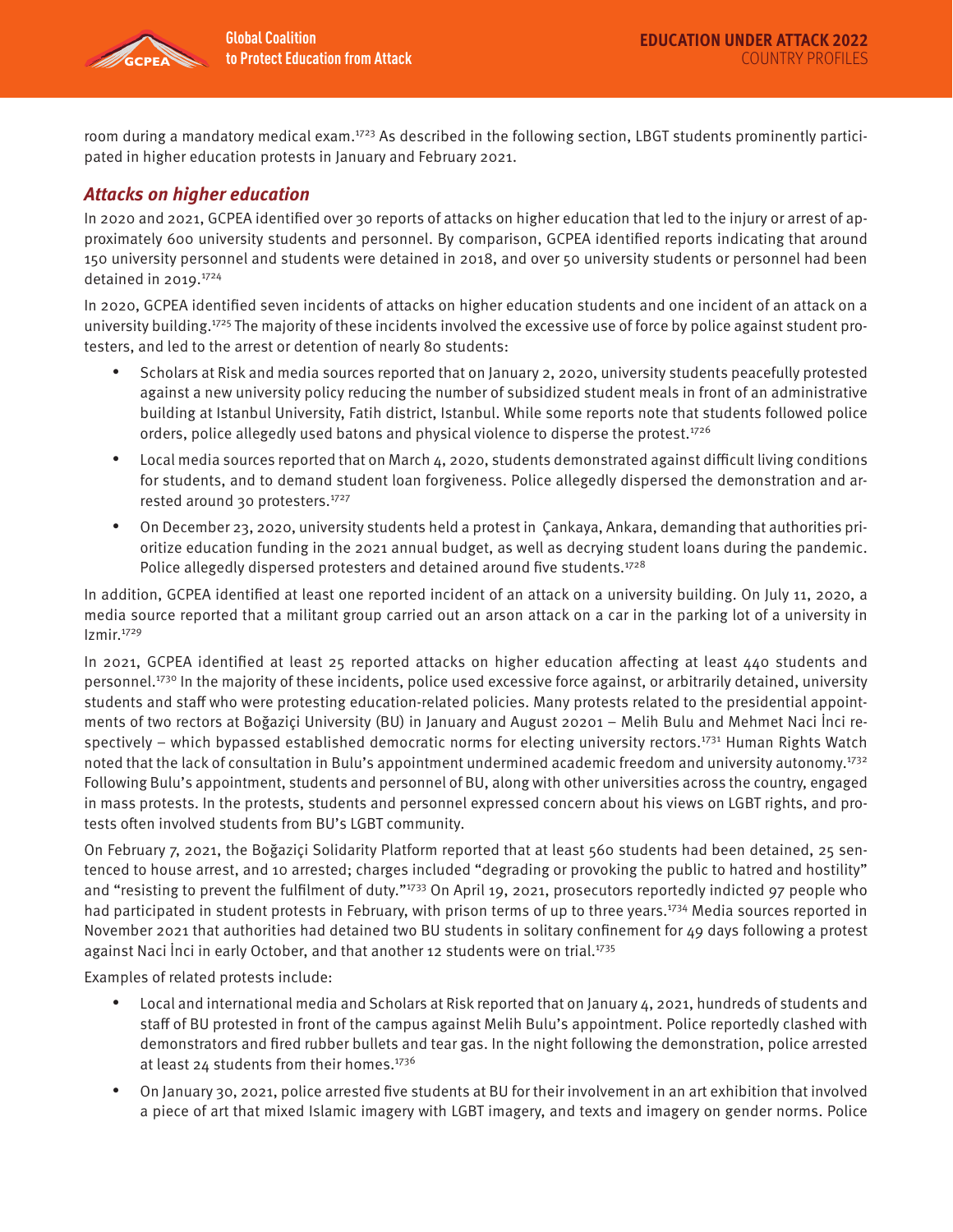

also raided a room used by a BU LGBT club and removed flags and books.<sup>1737</sup>

- On March 25, 2021, BU students, including LGBT students, held a demonstration outside campus, according to media reports and Scholars at Risk. Police detained at least 12 students, reportedly for holding LGBT flags. On March 26, 2021, a group of students then assembled to protest the earlier detentions, when police again dispersed the protest and arrested at least 25 students.<sup>1738</sup>
- Scholars at Risk and media sources reported that on August 23, 2021, police arrested eight students in Istanbul who were protesting the government's appointment of Naci Inci as the new rector of BU.<sup>1739</sup>
- On October 22, 2021, police allegedly arrested over 45 students at BU when they dispersed a protest of students and academics against the university's rector.<sup>1740</sup>

Police also used excessive force on students protesting a proposed policy to create gender-segregated universities. On February 16, 2021, female university students reportedly gathered in Cankaya, Ankara, to demonstrate against the government's proposal to create women's universities. Police intervened and detained ten female students, according to media reports.1741

Finally, GCPEA identified police interventions in two university student protests against the country's Council of Higher Education in Istanbul and Ankara in early November 2021. At least 20 students were arrested, and others injured due to the use of tear gas.<sup>1742</sup>

1697 "Turkey: Student Protesters at Risk of Prosecution," Human Rights Watch report, February 18, 2021.

<sup>1692</sup> Human Rights Watch, "World Report 2021: Events of 2020," (New York: Human Rights Watch, January 2021), Turkey Chapter. Human Rights Watch, "World Report 2022: Events of 2021," (New York: Human Rights Watch, January 2022), Turkey Chapter.

<sup>1693</sup> Human Rights Watch, "World Report 2021: Events of 2020." "Turkey: Erdoğan's Onslaught on Rights and Democracy," Human Right Watch news release. Human Rights Watch, "World Report 2022: Events of 2021," (New York: Human Rights Watch, January 2022), Turkey Chapter.

<sup>&</sup>lt;sup>1694</sup> Nate Schenkkan and Isabel Linzer, "Turkey: Transnational Repression Case Study," in Out of Sight, Not Out of Reach: The Global Scale and Scope of Transnational Repression, (Washington DC: Freedom House, February 2021, pp. 38 – 41. UN Human Rights Council "Opinion No. 47/2020 concerning Kahraman Demirez, Mustafa Erdem, Hasan Hüseyin Günakan, Yusuf Karabina, Osman Karakaya and Cihan Özkan (Turkey and Kosovo1 )\*," A/HRC/WGAD/2020/47, September 25, 2020.

<sup>1695</sup> GCPEA, Education under Attack 2020, Turkey chapter, pp. 236-239.

<sup>1696 &</sup>quot;Turkey: Erdoğan's Onslaught on Rights and Democracy," Human Rights Watch news release, March 24, 2021.

<sup>1698</sup> Lauren Blaxter, "Turkey-PKK Conflict: Summer 2020," ACLED, June 26, 2020. International Crisis Group, "Turkey's PKK Conflict: A Visual Explainer," ICG, updated June 2021.

<sup>&</sup>lt;sup>1699</sup> "Military occupation of Syria by Turkey," RULAC, updated April 15, 2021.

<sup>1700 &</sup>quot;Refugees and Asylum Seekers in Turkey," UNHCR, 2021.

<sup>1701 &</sup>quot;Covid-19 Response: End of Situation Report," UNICEF Turkey, December 31, 2020. "Turkey among top five OECD countries with most schools closed due to COVID," Hurriyet Daily, April 2, 2021.

<sup>1702</sup> Information received from a UN respondent via email on November 8, 2021.

<sup>1703 &</sup>quot;Turkey Humanitarian Situation Report No. 40 January – December 2020," UNICEF, January 2021, p. 2.

<sup>1704</sup> Scholars At Risk, Free to Think 2020, (New York: SAR, November 2021, pp. 69-71.

<sup>1705 &</sup>quot;Erdoğan appoints rectors to six universities," Bianet, April 21, 2021.

<sup>1706</sup> GCPEA, Education under Attack 2020, Turkey chapter, p. 236.

<sup>1707</sup> A full list of references can be found on GCPEA's website, https://protectingeducation.org/wp-content/uploads/eua\_2022\_references.pdf 1708 Peoples' United Revolutionary Movement, as cited in ACLED, Event ID TUR11686. "KBDH Militia set fire to a student dormitory in Istanbul (KBDH Milisleri İstanbul 'da bir öğrenci yurdunu ateşe verdi)," HBDH Online, May 2, 2020.

<sup>1709 &</sup>quot;Children of Fire protest in Kütahya (Atesin Cocukları'ndan Kütahya'da eylem)," ANF News, May 9, 2020. ANF News, as cited in ACLED, Event ID TUR11737. "Covid-19 Response: End of Situation Report," UNICEF Turkey, December 31, 2020. "Turkey among top five OECD countries with most schools closed due to COVID," Hurriyet Daily, April 2, 2021.

<sup>1710</sup> ANF News, as cited in ACLED, Event ID TUR12927. "Revenge units organized actions in 6 cities (Intikâm birimleri 6 kentte eylem düzenledi)," ANF News, August 8, 2020.

<sup>1711</sup> A full list of references can be found on GCPEA's website, https://protectingeducation.org/wp-content/uploads/eua\_2022\_references.pdf

<sup>1712</sup> GCPEA, Education under Attack 2020, Turkey chapter, p. 236.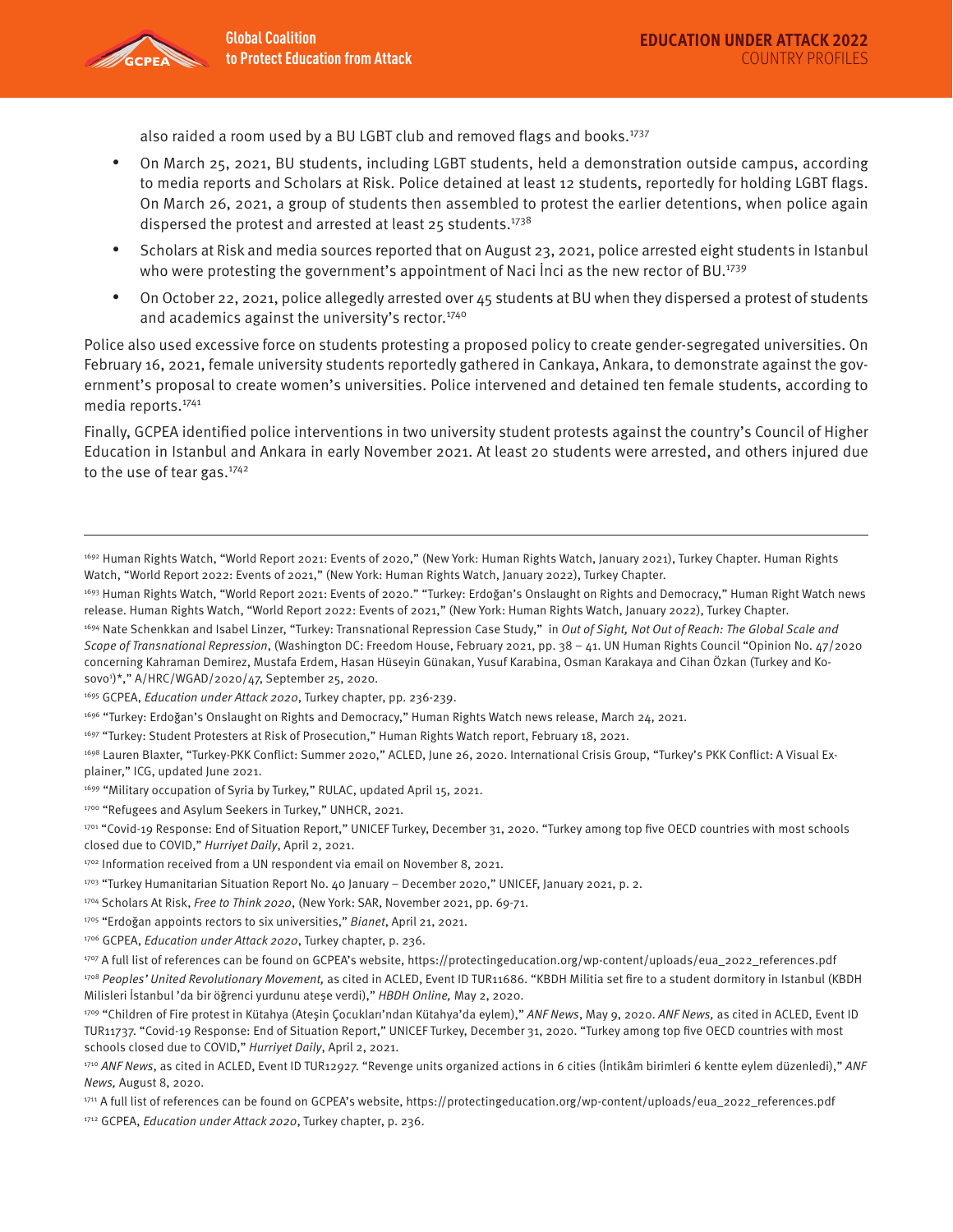

1713 Ferit Aslan, "26 teachers detained in Diyarbakır as part of an investigation - Prosecutor's Office said 'terrorism investigation' (Eğitim Sen 'union activity' (Diyarbakır 'da 26 öğretmen bir soruşturma kapsamında gözaltına alındı – Savcılık "terör soruşturması", Eğitim Sen 'sendikal faaliyet' dedi)," MedyaScope, November 6, 2020. Human Rights Foundation of Turkey, HRFT Documentation Center Daily Human Rights Report, Event 11/073, November 6, 2020.

1714 Ibid.

1715 Human Rights Watch, "Turkey/Kyrgyzstan: Rendition of Turkish-Kyrgyz Educator," Human Rights Watch news release. "Another blow from MIT to FETO: Orhan İnandı was caught (MİT'ten FETÖ'ye bir darbe daha: Orhan İnandı yakalandı)," TRT Haber, July 5, 2021.

1716 Ilker Kilicaslan, "They protested YÖK, they were detained," Sozcu, November 6, 2021. Sozcu as cited in ACLED, Event ID TUR18674. 1717A full list of references can be found on GCPEA's website, https://protectingeducation.org/wp-content/uploads/eua\_2022\_references.pdf 1718 ANF News, as cited in ACLED, Event ID TUR10700 (data downloaded January 13, 2021). "Police, spies and drug dealers protest in Amed (Amed'de polis, ajan ve uyuşturucu satıcılarına eylem)," ANF News, January 17, 2020.

1719 ANF News, as cited in ACLED, Event ID TUR11012. "Action against the guards from the Revenge Unit (İntikâm Biriminden bekçilere yönelik eylem)," ANF News, February 18, 2020. "'February 15' balance sheet from the Revenge Units (İntikâm Birimlerinden '15 Şubat' bilançosu)," ANF News, February 18, 2020.

1720 "Action balance sheet of revenge units (https://anfturkce.com/guncel/Intikam-birimlerinin-eylem)," ANF News April 2, 2020.

 $1721$  "Actions by the Revenge Unit against the February 15 conspiracy in 7 cities (İntikam Biriminden 7 kentte 15 şubat komplosuna karşı eylemler)," ANF News, February 17, 2021.

1722 "Revenge units: Let's burn the Newroz fire in the heart of the enemy! (İntikam birimleri: Newroz ateşini düşmanın kalbinde yakalım!)," ANF News, March 10, 2021.

1723 "Turkey: Student Protesters at Risk of Prosecution," Human Rights Watch report, February 18, 2021. "Sexual assault on students detained on the grounds of the Boğaziçi protest (Boğaziçi eylemi gerekçesiyle gözaltına alınan öğrencilere cinsel saldırı)," Özgür Gelecek Gazetesi, January 5, 2021. "LGBTI + activist students threatened by sexual assault on detained LGBTI + activist students (Gözaltına alınan LGBTİ+ aktivisti öğrencilere cinsel saldırı tehdidi)," Artigercek, January 5, 2021.

1724 GCPEA, Education under Attack 2020, Turkey chapter, p. 237-9.

1725 A full list of references can be found on GCPEA's website, https://protectingeducation.org/wp-content/uploads/eua\_2022\_references.pdf 1726 Sozcu; Bianet; Demokrat Haber, as cited in ACLED, Event ID TUR10564 (data downloaded January 13, 2021). "Police did not let the student of Istanbul University, who wanted the cafeteria right, to school (Yemekhane hakkını isteyen İstanbul Üniversitesi öğrencisini polis okula sokmadı)," Evrensel, January 2, 2020. "Istanbul University cancels its decision to increase the cafeteria: Meals will continue as before (İstanbul Üniversitesi yemekhane zammı kararını iptal etti: Öğünler eskisi gibi devam edecek)," BBC News, January 6, 2020. Scholars at Risk, Academic Freedom Monitor, Istanbul University, January 2, 2020.

1727 Mezopotamya Agency, as cited in ACLED, Event ID TUR11209. "Students detained: We cannot get by (Gözaltına alınan öğrenciler: Geçinemiyoruz)," Mezopotamya Agency, March 6, 2020. "Students cannot make a living without working," Mezopotamya Agency, March 11, 2020.

1728 Human Rights Foundation of Turkey, as cited in ACLED, Event ID TUR14712. "University students who wanted "budget for education, not palace" were detained in Güvenpark (Güvenpark'ta "Saray'a değil eğitime bütce" isteyen üniversiteliler gözaltına alındı)," Sendika.org, December 23, 2020.

1729 ANF News, as cited in ACLED, Event ID TUR12571..

173º A full list of references can be found on GCPEA's website, https://protectingeducation.org/wp-content/uploads/eua\_2022\_references.pdf

1731 Scholars at Risk, Academic Freedom Monitor, Boğaziçi University, August 23, 2021.

1732 "Turkey: Student Protesters at Risk of Prosecution," Human Rights news release, February 18, 2021.

1733 "Boğaziçi protests: 1 more student arrested, 5 students detained," Bianet, February 10, 2021.

1734 Scholars at Risk, Academic Freedom Monitor, Bogaziči University, April 19, 2021. Bethan McKernan, "Turkish prosecutors seek jail terms for anti-government student protesters," The Guardian, April 21, 2021. AFP, "Turkey seeks jail terms for 97 protesters over Erdogan-appointed university head," Al Arabiya, April 20, 2021.

1735 "6 more students suspended from Boğaziçi University for protesting appointed rector," Bianet, November 24, 2021.

1736 "Turkish police clash with students protesting Erdogan-appointed university head," Reuters, January 4, 2021. Bethan McKernan, "Istanbul university students clash with police over rector appointment," The Guardian, January 6, 2021. Scholars at Risk, Academic Freedom Monitor, Boğaziçi University, January 4, 2021.

1737 TRT Haber; Takvim; Haber Ercis; Bianet; Sozcu; Mezopotamya Agency, as cited in ACLED, Event ID TUR15301. Scholars at Risk, Academic Freedom Monitor, Boğaziçi University, February 1, 2021. Bethan McKernan, "Turkish prosecutors seek jail terms for anti-government student protesters," The Guardian, April 21, 2021. "Police fire tear gas, plastic bullets at Boğaziçi University students in Kadıköy," Bianet, February 2, 2021. Aisling Reidy, "Turkey Resumes its Crackdown on Student Protesters," Human Rights Watch dispatch, April 2, 2021. "More than 100 students detained at Boğaziçi University amid protests against crackdown on LGBT groups," Stockholm Center for Freedom editorial, February 2, 2021.

1738 A Haber; Rudaw; Mezopotamya Agency; Sozcu; ANF News, as cited in ACLED, Event ID TUR15828 (data downloaded April 26, 2020). Scholars at Risk, Academic Freedom Monitor, Boğaziçi University, March 25, 2021. (accessed April 28, 2021). "Police detain students who came to courthouse in support of detained friends," Bianet, March 26, 2021. Police detain students who came to courthouse in support of detained friends, Bianet, March 26, 2021. Scholars at Risk, Academic Freedom Monitor, Boğaziçi University, March 26, 2021.

1739 Human Rights Foundation of Turkey; Sozcu; Mezopotamya Agency, as cited in ACLED, Event ID TUR17867. Scholars at Risk, Academic Freedom